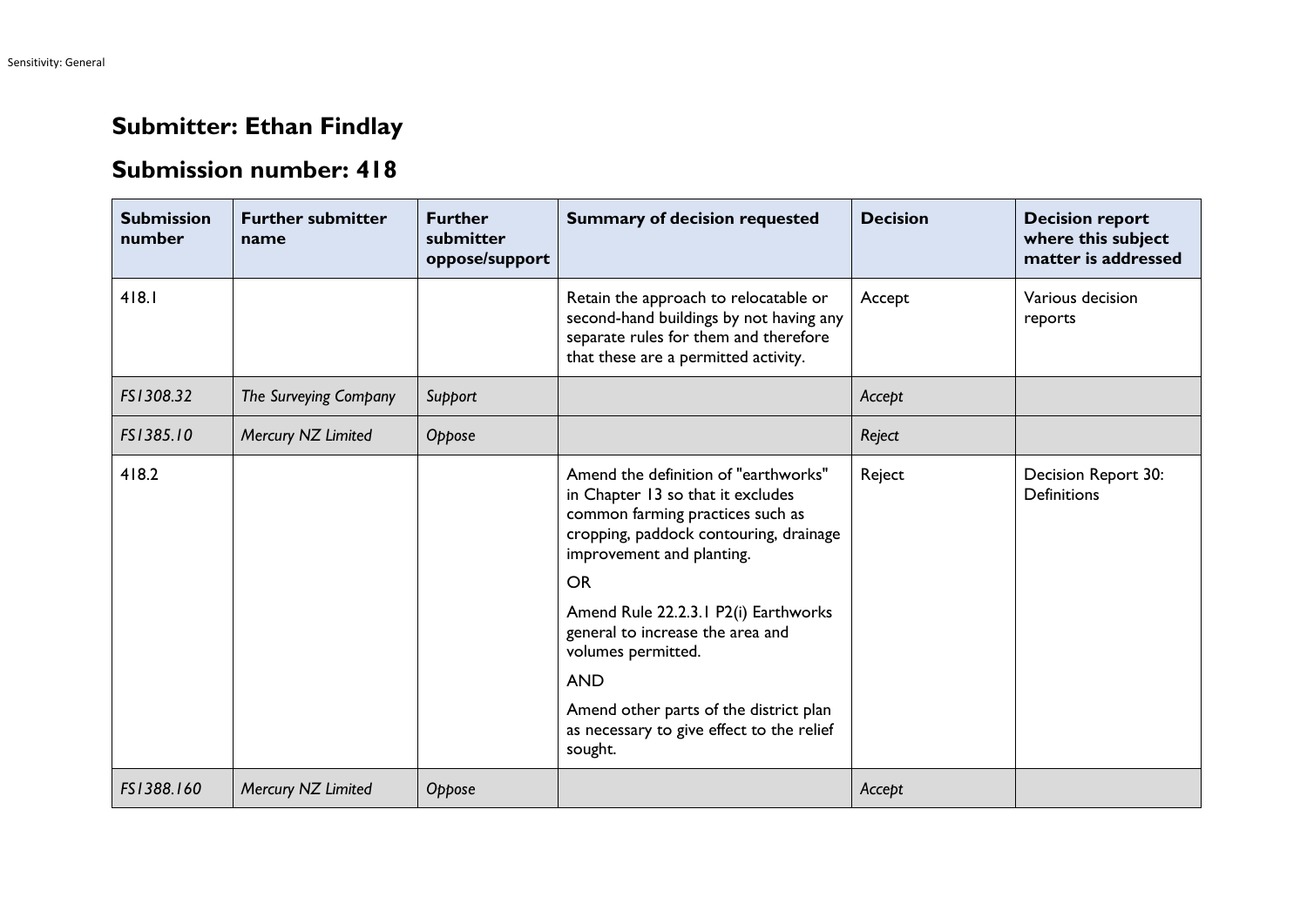| <b>Submission</b><br>number | <b>Further submitter</b><br>name  | <b>Further</b><br>submitter<br>oppose/support | <b>Summary of decision requested</b>                                                                                                                                                                                                                                                                                                                                                                  | <b>Decision</b> | <b>Decision report</b><br>where this subject<br>matter is addressed |
|-----------------------------|-----------------------------------|-----------------------------------------------|-------------------------------------------------------------------------------------------------------------------------------------------------------------------------------------------------------------------------------------------------------------------------------------------------------------------------------------------------------------------------------------------------------|-----------------|---------------------------------------------------------------------|
| 418.3                       |                                   |                                               | Amend the definition of "earthworks"<br>to exclude common farming practices<br>OR Amend Rule 22.2.3.1 P2(a)(iii)<br>Earthworks - General to not apply to<br>earthworks commonly carried out<br>within 1.5m of boundaries such as<br>planting, fencing, digging drains, tracks<br>etc.<br><b>AND</b><br>Amend other parts of the district plan<br>as necessary to give effect to the relief<br>sought. | Reject          | Decision Report 30:<br><b>Definitions</b>                           |
| FS1388.161                  | Mercury NZ Limited                | Oppose                                        |                                                                                                                                                                                                                                                                                                                                                                                                       | Accept          |                                                                     |
| 418.4                       |                                   |                                               | Delete Rule 22.3.2 PI(a) Minor<br>dwelling, which limits the gross floor<br>area of a minor dwelling.<br><b>AND</b><br>Amend other parts of the district plan<br>as necessary to give effect to the relief<br>sought.                                                                                                                                                                                 | Reject          | Decision Report 22:<br><b>Rural Zone</b>                            |
| FS1003.1                    | <b>Robert Fenton Burke</b>        | Support                                       |                                                                                                                                                                                                                                                                                                                                                                                                       | Reject          |                                                                     |
| FS1092.2                    | <b>Garth &amp; Sandra Ellmers</b> | Support                                       |                                                                                                                                                                                                                                                                                                                                                                                                       | Reject          |                                                                     |
| FS1171.110                  | <b>T&amp;G Global</b>             | Support                                       |                                                                                                                                                                                                                                                                                                                                                                                                       | Reject          |                                                                     |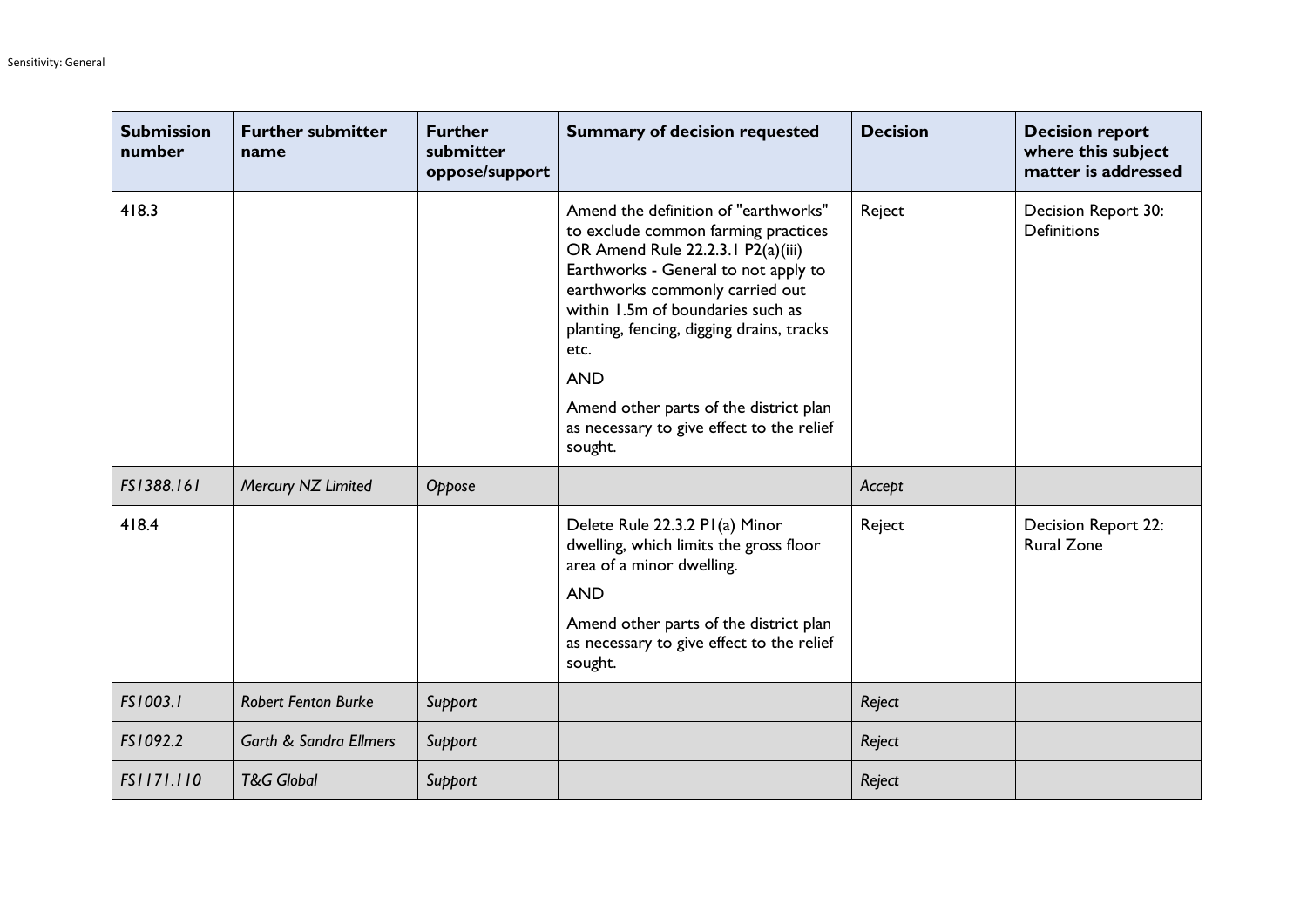| <b>Submission</b><br>number | <b>Further submitter</b><br>name | <b>Further</b><br>submitter<br>oppose/support | <b>Summary of decision requested</b>                                                                                                                                 | <b>Decision</b> | <b>Decision report</b><br>where this subject<br>matter is addressed |
|-----------------------------|----------------------------------|-----------------------------------------------|----------------------------------------------------------------------------------------------------------------------------------------------------------------------|-----------------|---------------------------------------------------------------------|
| FS1388.162                  | Mercury NZ Limited               | Oppose                                        |                                                                                                                                                                      | Accept          |                                                                     |
| 418.5                       |                                  |                                               | Delete Rule 22.3.2 PI(b)(i) Minor<br>dwelling, which requires minor<br>dwellings to be 20m from the main<br>dwelling.<br><b>AND</b>                                  | Accept in Part  | <b>Decision Report 22:</b><br><b>Rural Zone</b>                     |
|                             |                                  |                                               | Amend other parts of the district plan<br>as necessary to give effect to the relief<br>sought.                                                                       |                 |                                                                     |
| FS1388.163                  | Mercury NZ Limited               | Oppose                                        |                                                                                                                                                                      | Accept in Part  |                                                                     |
| 418.6                       |                                  |                                               | Amend Rule 22.3.6 PI(a)(i) and (ii) -<br>Building coverage, so that the<br>permitted building coverage is<br>increased to 850m <sup>2</sup> .<br><b>AND</b>          | Accept in Part  | Decision Report 22:<br><b>Rural Zone</b>                            |
|                             |                                  |                                               | Amend other parts of the district plan<br>as necessary to give effect to the relief<br>sought.                                                                       |                 |                                                                     |
| FS1388.164                  | Mercury NZ Limited               | Oppose                                        |                                                                                                                                                                      | Accept in Part  |                                                                     |
| 418.7                       |                                  |                                               | Amend Rule 22.3.7.1 Building Setbacks<br>- All boundaries, so that the setbacks of<br>the 1.6ha or smaller neighbouring lots<br>apply to both sides of a boundary to | Reject          | Decision Report 22:<br><b>Rural Zone</b>                            |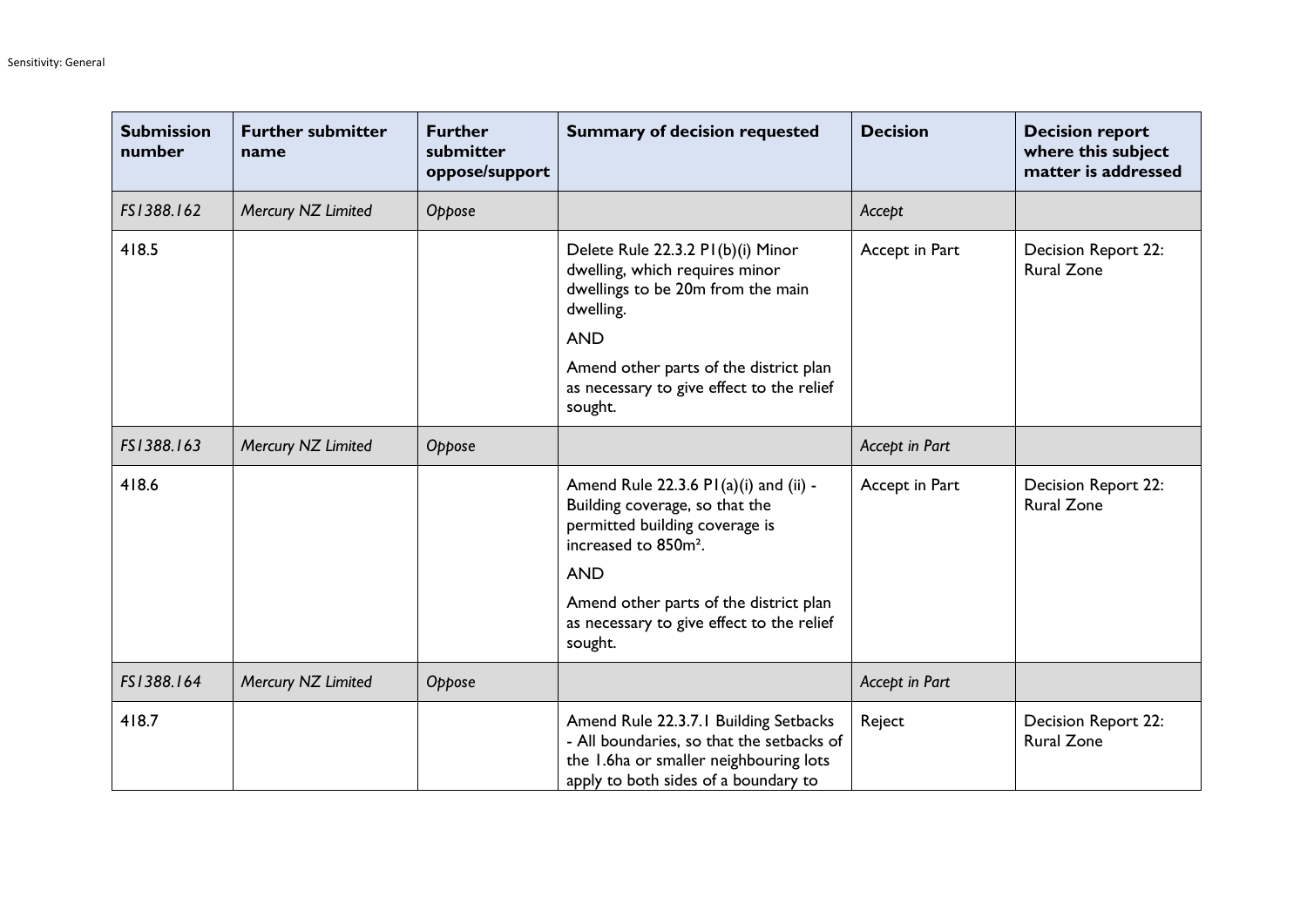| <b>Submission</b><br>number | <b>Further submitter</b><br>name | <b>Further</b><br>submitter<br>oppose/support | <b>Summary of decision requested</b>                                                                                                                                                                                         | <b>Decision</b> | <b>Decision report</b><br>where this subject<br>matter is addressed |
|-----------------------------|----------------------------------|-----------------------------------------------|------------------------------------------------------------------------------------------------------------------------------------------------------------------------------------------------------------------------------|-----------------|---------------------------------------------------------------------|
|                             |                                  |                                               | optimise land use where the larger<br>neighbouring lot is 4ha or less.                                                                                                                                                       |                 |                                                                     |
|                             |                                  |                                               | <b>AND</b>                                                                                                                                                                                                                   |                 |                                                                     |
|                             |                                  |                                               | Amend other parts of the district plan<br>as necessary to give effect to the relief<br>sought.                                                                                                                               |                 |                                                                     |
| 418.8                       |                                  |                                               | Amend Rule 22.4.1.1 Prohibited<br>subdivision to allow subdivision of<br>Rural-zoned lots less than 4ha to allow<br>better use of fragmented high class<br>soils, regardless of when the certificate<br>of title was issued. | Reject          | Decision Report 22:<br><b>Rural Zone</b>                            |
|                             |                                  |                                               | <b>OR</b>                                                                                                                                                                                                                    |                 |                                                                     |
|                             |                                  |                                               | Amend the zoning of properties of<br>Rural-zoned lots less than 4ha to<br>Country Living zone, including the<br>property at 7B Llennoc Lane,<br>Tamahere.                                                                    |                 |                                                                     |
|                             |                                  |                                               | <b>AND</b>                                                                                                                                                                                                                   |                 |                                                                     |
|                             |                                  |                                               | Amend the Proposed District Plan to<br>enable subdivision of 7B Llennoc Lane,<br>Tamahere into lots approximately<br>4500m2 if non-serviced.                                                                                 |                 |                                                                     |
|                             |                                  |                                               | <b>AND</b>                                                                                                                                                                                                                   |                 |                                                                     |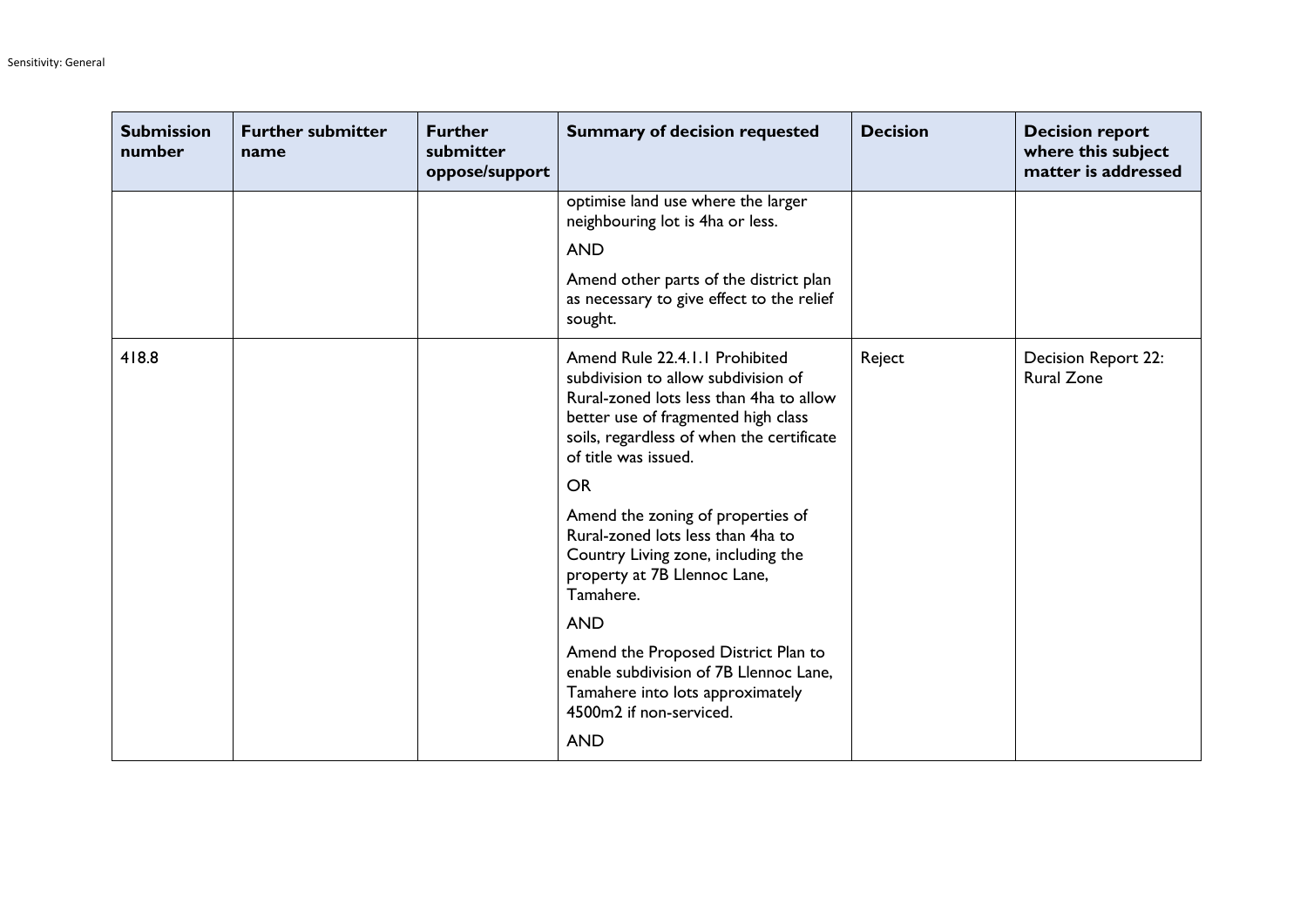| <b>Submission</b><br>number | <b>Further submitter</b><br>name    | <b>Further</b><br>submitter<br>oppose/support | <b>Summary of decision requested</b>                                                                                                                                                                                                                                                                                    | <b>Decision</b> | <b>Decision report</b><br>where this subject<br>matter is addressed |
|-----------------------------|-------------------------------------|-----------------------------------------------|-------------------------------------------------------------------------------------------------------------------------------------------------------------------------------------------------------------------------------------------------------------------------------------------------------------------------|-----------------|---------------------------------------------------------------------|
|                             |                                     |                                               | Amend other parts of the district plan<br>as necessary to give effect to the relief<br>sought.                                                                                                                                                                                                                          |                 |                                                                     |
| FS1062.39                   | <b>Andrew and Christine</b><br>Gore | Support                                       |                                                                                                                                                                                                                                                                                                                         | Reject          |                                                                     |
| FS1129.66                   | <b>Auckland Council</b>             | Oppose                                        |                                                                                                                                                                                                                                                                                                                         | Accept          |                                                                     |
| FS1277.133                  | <b>Waikato Regional Council</b>     | Oppose                                        |                                                                                                                                                                                                                                                                                                                         | Accept          |                                                                     |
| FS1388.165                  | Mercury NZ Limited                  | Oppose                                        |                                                                                                                                                                                                                                                                                                                         | Accept          |                                                                     |
| 418.9                       |                                     |                                               | Amend the zoning of 7B Llennoc Lane,<br>Tamahere and the surrounding<br>properties (bordered by the high<br>tension power lines, Tauwhare Road,<br>Matangi settlement and the Hautapu<br>rail link as illustrated by the submitter's<br>map) from Rural Zone to a more<br>enabling zone that allows<br>intensification. | Reject          | Decision Report 28O:<br>Zoning - Rest of<br><b>District</b>         |
|                             |                                     |                                               | <b>OR</b>                                                                                                                                                                                                                                                                                                               |                 |                                                                     |
|                             |                                     |                                               | Amend the Proposed District Plan to<br>allow intensification of rural lot sizes<br>smaller than 4ha through subdivision of<br>fragmented high class soil land.                                                                                                                                                          |                 |                                                                     |
|                             |                                     |                                               | <b>AND</b>                                                                                                                                                                                                                                                                                                              |                 |                                                                     |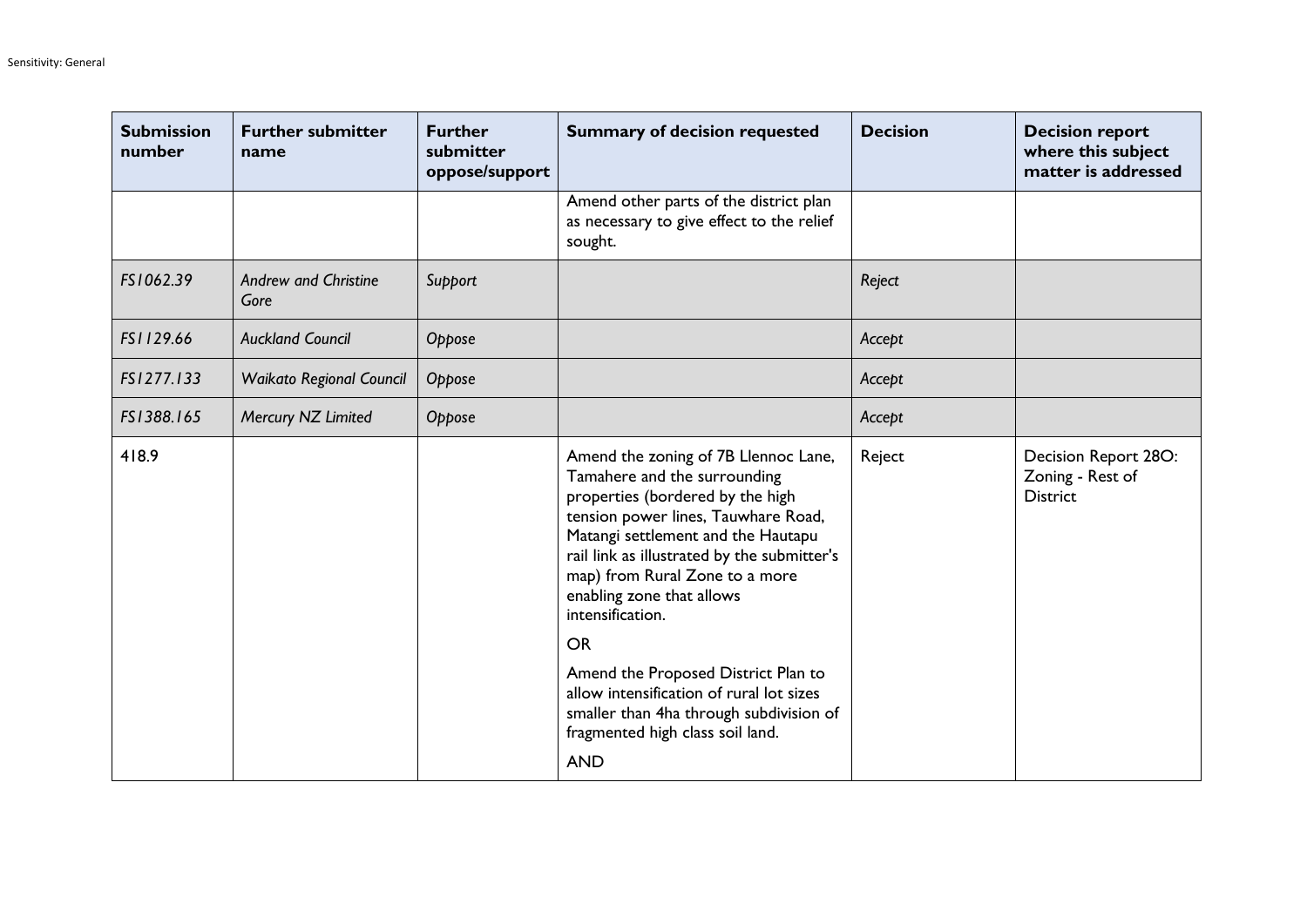| <b>Submission</b><br>number | <b>Further submitter</b><br>name     | <b>Further</b><br>submitter<br>oppose/support | <b>Summary of decision requested</b>                                                                       | <b>Decision</b> | <b>Decision report</b><br>where this subject<br>matter is addressed |
|-----------------------------|--------------------------------------|-----------------------------------------------|------------------------------------------------------------------------------------------------------------|-----------------|---------------------------------------------------------------------|
|                             |                                      |                                               | Amend other provisions of the district<br>plan as necessary to give effect to the<br>relief sought.        |                 |                                                                     |
| FS1197.19                   | <b>Bowrock Properties</b><br>Limited | Support                                       |                                                                                                            | Reject          |                                                                     |
| FS1277.26                   | <b>Waikato Regional Council</b>      | Oppose                                        |                                                                                                            | Accept          |                                                                     |
| FS1379.128                  | Hamilton City Council                | Oppose                                        |                                                                                                            | Accept          |                                                                     |
| FS1388.166                  | Mercury NZ Limited                   | Oppose                                        |                                                                                                            | Accept          |                                                                     |
| 418.10                      |                                      |                                               | No specific decision sought, however<br>submission opposes Rule 22.3.2 Minor<br>dwelling.                  | Accept in Part  | Decision Report 22:<br><b>Rural Zone</b>                            |
| FS1388.167                  | Mercury NZ Limited                   | Oppose                                        |                                                                                                            | Accept in Part  |                                                                     |
| 418.11                      |                                      |                                               | No specific decision sought, but<br>submission opposes Rule 22.3.6<br>Building coverage.                   | Reject          | Decision Report 22:<br><b>Rural Zone</b>                            |
| FS1171.113                  | <b>T&amp;G Global</b>                | Oppose                                        |                                                                                                            | Accept          |                                                                     |
| FS1388.168                  | Mercury NZ Limited                   | Oppose                                        |                                                                                                            | Accept          |                                                                     |
| 418.12                      |                                      |                                               | No specific decision sought, but<br>submission opposes Rule 22.3.7.1<br>Building Setbacks- All boundaries. | Reject          | <b>Decision Report 22:</b><br><b>Rural Zone</b>                     |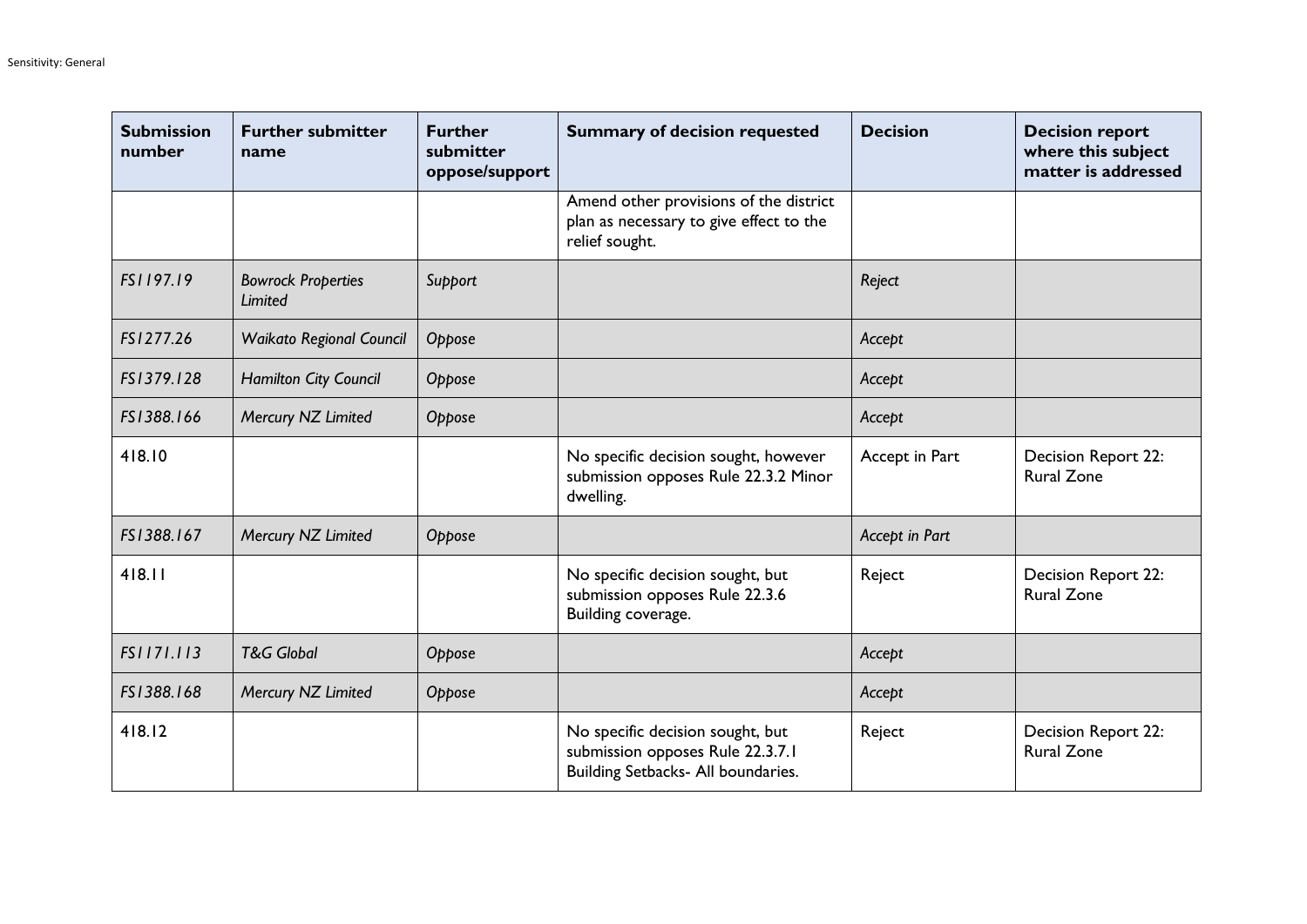| <b>Submission</b><br>number | <b>Further submitter</b><br>name | <b>Further</b><br>submitter<br>oppose/support | <b>Summary of decision requested</b>                                                                                                                                                                                                                                                              | <b>Decision</b> | <b>Decision report</b><br>where this subject<br>matter is addressed |
|-----------------------------|----------------------------------|-----------------------------------------------|---------------------------------------------------------------------------------------------------------------------------------------------------------------------------------------------------------------------------------------------------------------------------------------------------|-----------------|---------------------------------------------------------------------|
| 418.13                      |                                  |                                               | No specific decision sought, but<br>submission opposes Rule 22.4.1.1<br>Prohibited subdivision.                                                                                                                                                                                                   | Reject          | Decision Report 22:<br><b>Rural Zone</b>                            |
| FS1388.169                  | Mercury NZ Limited               | Oppose                                        |                                                                                                                                                                                                                                                                                                   | Accept          | Decision Report 22: Rural<br>Zone                                   |
| 418.14                      |                                  |                                               | Amend Rule 22.3.7.1 Building setbacks,<br>to promote a more efficient use of land<br>and not prejudice future (more<br>intensive) subdivision of non-productive<br>rural land, including setbacks of 12m for<br>lot sizes 4ha or smaller with boundaries<br>that neighbour 1.6ha or smaller lots. | Reject          | Decision Report 22:<br><b>Rural Zone</b>                            |
| 418.15                      |                                  |                                               | No specific decision sought, but<br>submission opposes Chapter 22 Rural<br>Zone.                                                                                                                                                                                                                  | Accept in Part  | Decision Report 22:<br><b>Rural Zone</b>                            |
| FS1388.170                  | Mercury NZ Limited               | Oppose                                        |                                                                                                                                                                                                                                                                                                   | Accept in Part  |                                                                     |
| 418.16                      |                                  |                                               | No specific decision sought, but<br>submission opposes Chapter 23<br>Country Living Zone.                                                                                                                                                                                                         | Reject          | Decision Report 18:<br><b>Country Living Zone</b>                   |
| FS1388.171                  | Mercury NZ Limited               | Oppose                                        |                                                                                                                                                                                                                                                                                                   | Accept          |                                                                     |
| 418.17                      |                                  |                                               | No specific decision sought, but<br>submission opposes Rule 22.4.1<br>Subdivision.                                                                                                                                                                                                                | Reject          | Decision Report 22:<br><b>Rural Zone</b>                            |